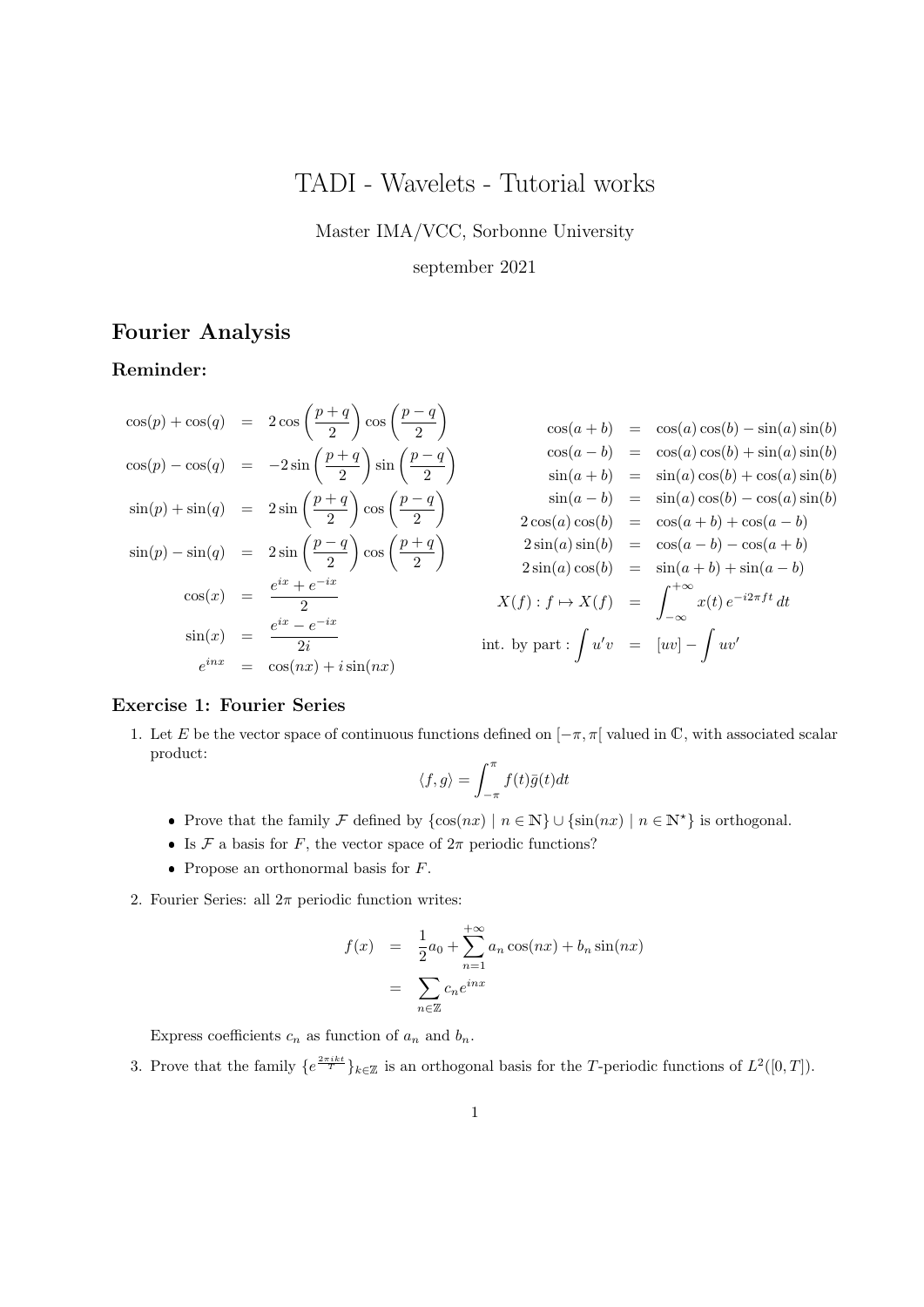### Exercise 2: Fourier transform

- 1. Let  $z(t) = x(t \tau)$ , prove that  $Z(f) = e^{-2i\pi f \tau} X(f)$ .
- 2. Prove that if x is pair (respectively impair), its Fourier transform is pair (respectively impair).
- 3. Let x be such as  $\lim_{t \to \pm \infty} x(t) = 0$ , let  $y = x'$ , prove that  $Y(f) = 2i\pi f X(f)$ .
- 4. Let  $y(t) = tx(t)$ , prove that  $X'(f) = -2i\pi Y(f)$ .

#### Exercise 3: Fourier transform of usual functions

1. Rect  $(\frac{t}{T})$ , with Rect(t) =  $\begin{cases} 1 & \text{si } |t| \leq \frac{1}{2} \\ 0 & \text{sinon} \end{cases}$  (Gate or Rectangular function)

$$
2. \ x(t) = e^{-\alpha|t|}, \ \alpha > 0
$$

- 3.  $g(t) = e^{-b^2t^2}$ ,
	- prove that  $g'(t) + 2b^2tg(t) = 0$
	- deduce that  $G'(f) + \frac{2\pi^2}{h^2}$  $\frac{2\pi^2}{b^2}G(f)=0$
	- and that  $G(f) = \frac{\sqrt{\pi}}{|h|}$  $\frac{\sqrt{\pi}}{|b|}e^{-\frac{\pi^2 f^2}{b^2}}$
- 4.  $k(t) = e^{-\alpha t} \mathbb{1}_{t \geq 0}, \, \alpha > 0$

5. 
$$
z(t) = t \mathbb{1}_{t \in ]-a,a[}
$$

#### Exercise 4: frequency resolution and windowing

Let us consider the Sine function  $x(t) = \cos(2\pi f_0 t)$  and the Rectangular function  $r(t) = \text{Rect}(\frac{t}{L})$ . We recall that  $X(f) = \frac{1}{2}(\delta(f - f_0) + \delta(f + f_0)).$ 

- 1. Determine the Fourier transform of  $z(t) = x(t)r(t)$ .
- 2. What can we conclude about the frequency resolution?

#### Exercise 5: Short-time Fourier Transform

Reminder:

$$
TFF(x)(f,b) = \int_{\mathbb{R}} x(t)\overline{w}(t-b)e^{-2i\pi ft}dt
$$

Let's consider the following 1-D signal:

$$
x(t) = \cos(2\pi f_1 t) \operatorname{Rect}\left(\frac{t - T_1}{2T_1}\right) + \cos(4\pi f_1 t) \operatorname{Rect}\left(\frac{t - 3T_1}{2T_1}\right)
$$

with  $f_1 = \frac{1}{T_1}$ 

- 1. Draw the graph of signal  $x(t)$ .
- 2. Determine and represent the spectrum of  $x$  for various disjoint temporal windows of length respectively  $\frac{4}{f_1}$  (1 window),  $\frac{2}{f_1}$  (2 windows),  $\frac{1}{f_1}$  (4 windows),  $\frac{1}{2f_1}$  (8 windows).
- 3. What previous windows can separate in time and in frequency the components of x? What is the best compromise?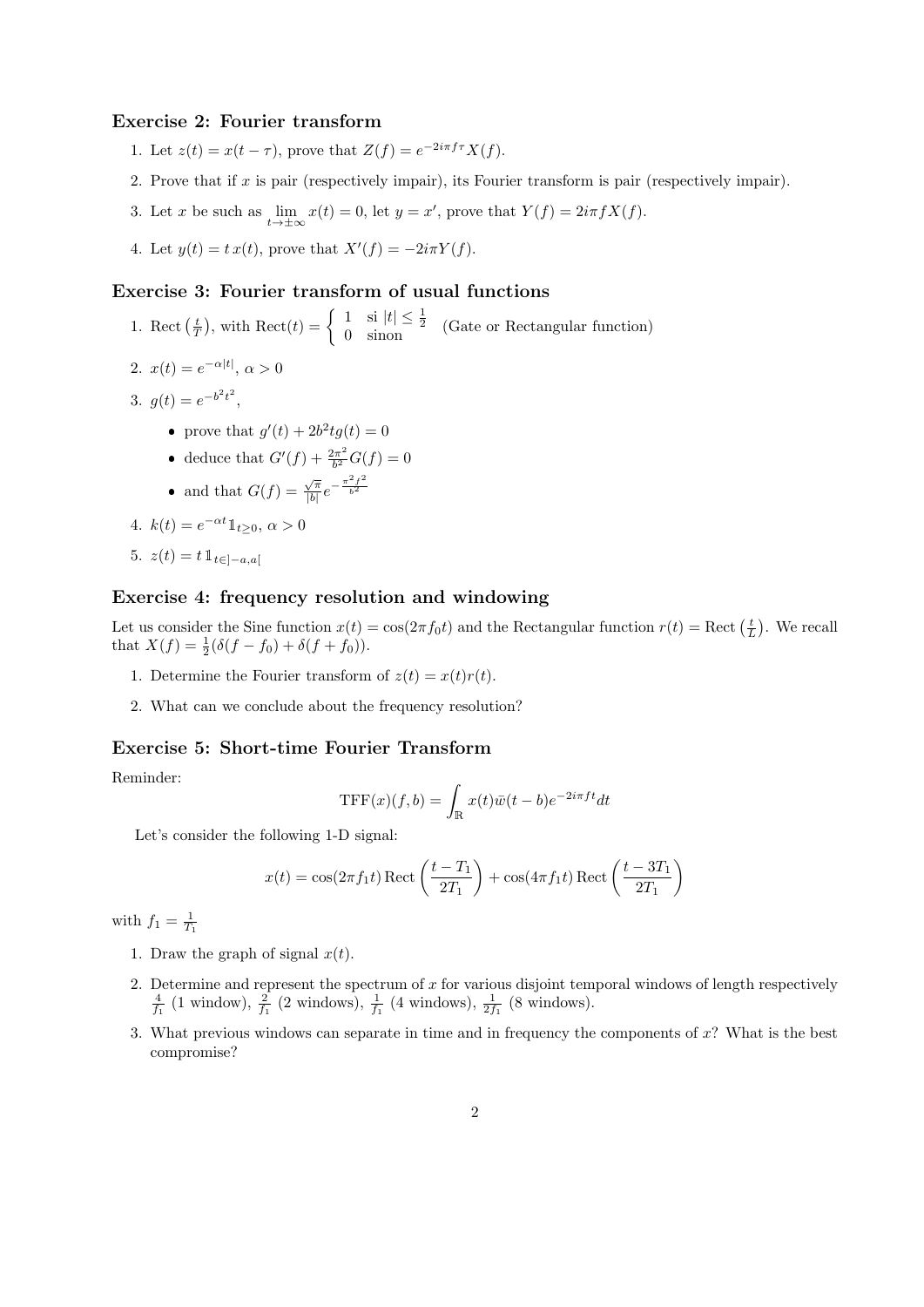# Haar Wavelets

Let's consider the vector space of square integrable fonctions defined on R and denoted  $E = L^2(\mathbb{R})$ . Let  $\phi$ be the scale function defined on R by:

$$
\phi(t) = \begin{cases} 1 & t \in [0,1[ \\ 0 & \end{cases}
$$

and  $\phi_k^j(t) = \sqrt{2^j}\phi(2^jt - k)$ :

$$
\phi_k^j(t) = \begin{cases} \sqrt{2^j} & t \in [\frac{k}{2^j}, \frac{k+1}{2^j}[ \\ 0 & \end{cases}
$$

#### Exercise 6: multiresolution analysis of E

- 1. Prove that  $\phi$  is an admissible scale function to build a multiresolution analysis of E.
- 2. Describe  $V^0$ ,  $V^j$ .

We recall the multiresolution analysis of a vector space  $E$ :

- 1.  $\forall j \in \mathbb{Z}$   $V^j \subset V^{j+1}$
- 2.  $\lim_{j \to -\infty} V^j = \bigcap$ j∈Z  $V^j = \emptyset$
- 3.  $\lim_{j \to +\infty} V^j = \bigcup$ j∈Z  $V^j = E$
- 4.  $\exists \phi$  such as  $\{\phi(\cdot n)\}_{n \in \mathbb{Z}}$  is an orthornormal basis of  $V^0$
- 5.  $\forall j \in \mathbb{Z}, f \in V^j \Leftrightarrow f(2.) \in V^{j+1}$
- 6. (consequence)  $\forall j, k \in \mathbb{Z}, f \in V^j \Leftrightarrow f(. 2^j k)$

#### Exercise 7: orthonormal basis of Haar scale functions

Let's consider the space of square integrable functions defined on  $[0,1[: E = L<sup>2</sup>([0,1[). We apply a$ multiresolution analysis using  $\phi$ , we have:

- $V^0$  the space of constant functions on [0, 1] (dimension 1)
- $V^1$  the space of constant functions on  $[0, \frac{1}{2}]$  and  $[\frac{1}{2}, 1]$  (dimension 2)
- V<sup>j</sup> the space of constant functions on the 2<sup>j</sup> intervals  $\left[\frac{k}{2^j}, \frac{k+1}{2^j}\right], k = 0, \cdots, 2^j 1$  (dimension 2<sup>j</sup>)
- 1. Verify that the family of functions  $(\phi_k^j)$  $k \in \{0, \dots, 2^{j}-1\}$  is a orthonormal basis of  $V^{j}$ .
- 2. Draw the graph of functions  $\phi_0^1$  et  $\phi_1^1$  (basis of  $V^1$ ), and of functions  $\phi_0^2$ ,  $\phi_1^2$ ,  $\phi_2^2$ ,  $\phi_3^2$  (basis of  $V^2$ ).